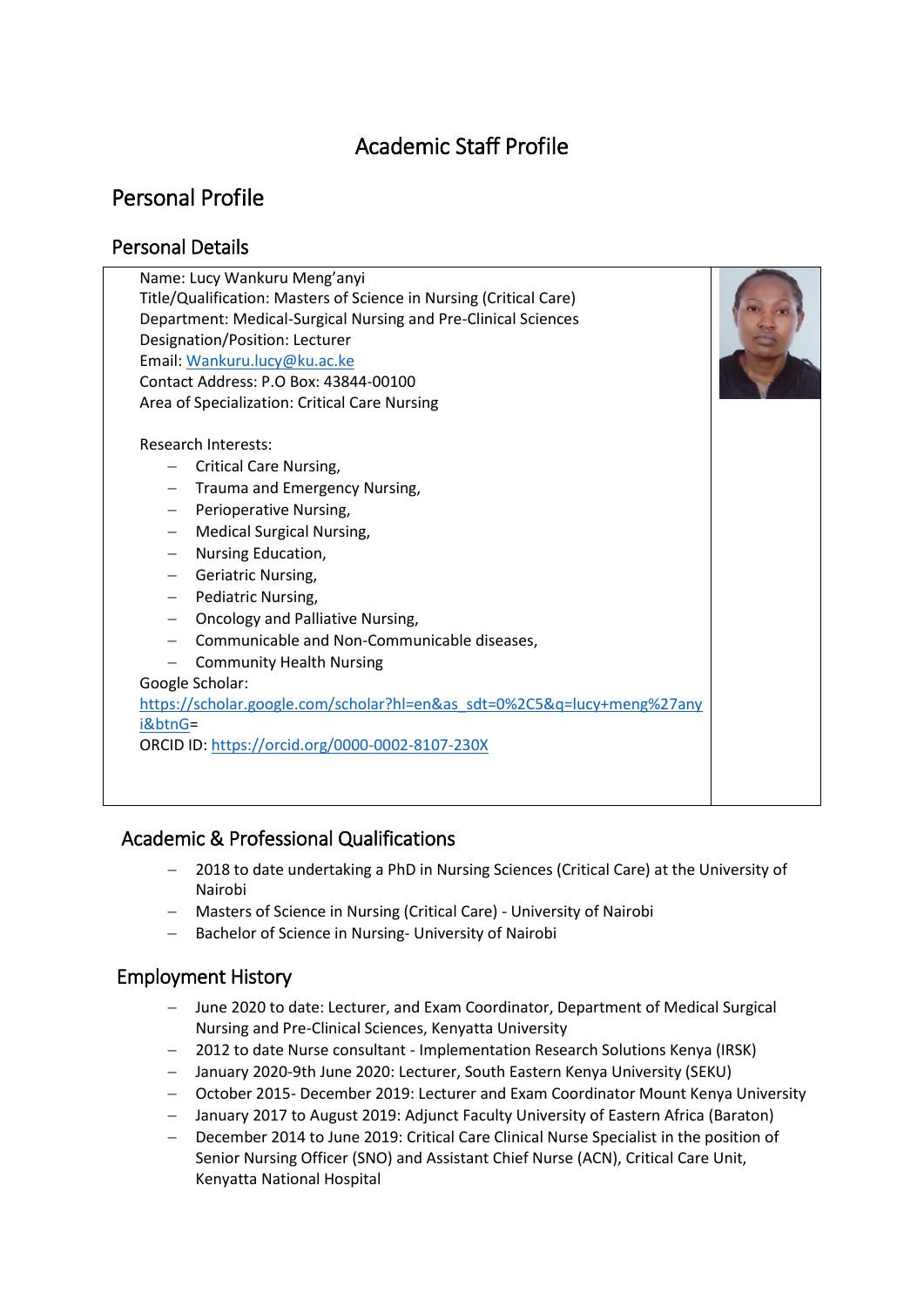- 2013-2015: Adjunct Faculty and Trainer of Trainers, Mogadishu University, Somalia
- February 2007 to September 2012: Operating Room Nurse in the position of Nursing officer II (NOII), Nursing officer I (NOI) and Senior Nursing Officer (SNO) at Kenyatta National Hospital

## Publications

- 1. Julius Ho. J, Odhiambo.G, **Meng'anyi. L.W**, Musuva. R.M, Mule.J.M, Alaly.Z.S, Odiere. M.R., Mwinzi.P.N. & Ganley-Leal.L. Evaluation of medicine retail outlets for sale of typhoid fever vaccine among adults in two urban and rural settings in western Kenya: a proof-of-concept study. *Biomed Central Health Services Research.*2016*.* 16:527 DOI 10.1186/s12913-016-1788-5
- 2. **Lucy W. Meng'anyi**, Lilian A. Omondi and Margaret N. Muiva. Assessment of nurses interventions in the Management of Clinical Alarms in the critical care unit, Kenyatta National Hospital, a cross sectional study. BMC Nursing (2017) 16:41 DOI 10.1186/s12912-017-0235-1
- 3. **Lucy W. Meng'anyi**, Lilian A. Omondi, Margaret .N. Muiva, Sino. Z. Alaly. Nurses' knowledge in the management of clinical alarms in the Critical Care Unit of a Tertiary hospital, a cross-sectional study. EPH - International Journal of Medical and Health Science ISSN: 2456 – 6063
- 4. Beth W. Wachira, **Lucy W. Meng'anyi**, Ruth M Gathoni. Knowledge, Perception and Uptake of Prostate Cancer Screening: A Cross Sectional Study at a Level III Hospital in Kenya. Public Health Research (2018) pp. 81-87 DOI: 10.5923/j.phr.20180804.01
- 5. Mbugua, R. G., **Meng'anyi, L. W**., & Gatutha, R. (2017, September 30). High Risk Sexual Behaviors and HIV Knowledge among Male Inmates: A Cross Sectional Study in Nakuru G.K Prison, Kenya. EPH - International Journal of Medical and Health Science (ISSN: 2456 - 6063), 3(9). Retrieved from https://ephjournal.com/index.php/mhs/article/view/249
- 6. Catherine Mwangi, **Lucy W. Meng'anyi**, Ruth G. Mbugua. Utilization of the Nursing Process among Nurses Working at a Level 5 Hospital, Kenya. International Journal of Nursing Science 2019, 9(1): 1-11 DOI: 10.5923/j.nursing.20190901.01
- 7. Sammy Kithinji Kamaingi, **Lucy Wankuru Meng'anyi**. Factors Associated with Non-Adherence to Antiretroviral Therapy among Adult Clients in a Comprehensive Care Center at a Health Center; Kiambu County, Kenya. Public Health Research p-ISSN: 2167- 7263 e-ISSN: 2167-7247 (2019) 9(4): 65-76 doi:10.5923/j.phr.20190904.01
- 8. Diana Kainza Munyao, **Lucy Wankuru Meng'anyi**. Factors Contributing to Back Pain among Nurses in a Maternity Ward at a Level 5 Hospital, Kenya. International Journal of Nursing Science p-ISSN: 2167-7441 e-ISSN: 2167-745X 2020; 10(2): 33-38 doi:10.5923/j.nursing.20201002.01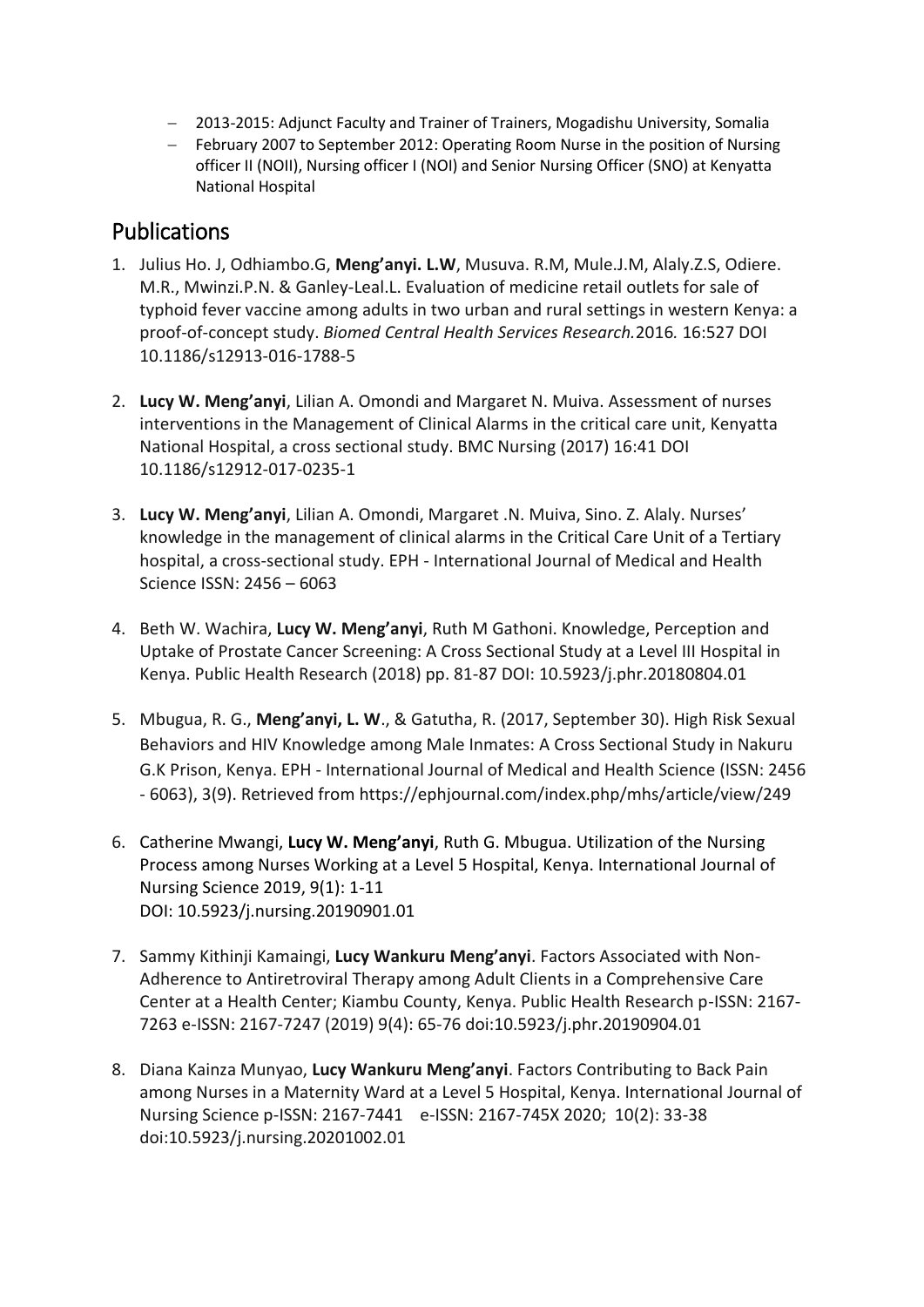9. Catherine Chacha Men'ganyi, Elvis Oyugi, Elizabeth Mgambi, Maryanne Gachari, **Lucy Wankuru Meng'anyi.** Utilization of Blood Transfusion Services among Patients Admitted in Migori County Referral Hospital, Kenya. Kenyan Journal of Nursing & Midwifery, 2020; 5:2, 89-97. ISSN: 2518-8631.

### Conference/Workshops/Seminar Papers

#### Conference Papers

-

- 5th 6th December 2013 Attended the 7th NTD conference held at the VIC Hotel Kisumu and was awarded a certificate for 2nd position best poster presentation.
- 12th June 2015: Presented an abstract titled "An Assessment of the Knowledge of Nurses in the Management of Clinical Alarms, in the Critical Care Unit, Kenyatta National Hospital" in the 3rd University of Nairobi and Kenyatta National Hospital Scientific Conference. Abstract number 103 Pg. 51-52 of the Book of Abstracts.

### Student Co-authored Publications

- 1. Beth W. Wachira, **Lucy W. Meng'anyi**, Ruth M Gathoni. Knowledge, Perception and Uptake of Prostate Cancer Screening: A Cross Sectional Study at a Level III Hospital in Kenya. Public Health Research (2018) pp. 81-87 DOI: 10.5923/j.phr.20180804.01
- 2. Mbugua, R. G., **Meng'anyi, L. W**., & Gatutha, R. (2017, September 30). High Risk Sexual Behaviors and HIV Knowledge among Male Inmates: A Cross Sectional Study in Nakuru G.K Prison, Kenya. EPH - International Journal of Medical and Health Science (ISSN: 2456 - 6063), 3(9). Retrieved from https://ephjournal.com/index.php/mhs/article/view/249
- 3. Catherine Mwangi, **Lucy W. Meng'anyi**, Ruth G. Mbugua. Utilization of the Nursing Process among Nurses Working at a Level 5 Hospital, Kenya. International Journal of Nursing Science 2019, 9(1): 1-11 DOI: 10.5923/j.nursing.20190901.01
- 4. Sammy Kithinji Kamaingi, **Lucy Wankuru Meng'anyi**. Factors Associated with Non-Adherence to Antiretroviral Therapy among Adult Clients in a Comprehensive Care Center at a Health Center; Kiambu County, Kenya. Public Health Research p-ISSN: 2167- 7263 e-ISSN: 2167-7247 (2019) 9(4): 65-76 doi:10.5923/j.phr.20190904.01
- 5. Diana Kainza Munyao, **Lucy Wankuru Meng'anyi**. Factors Contributing to Back Pain among Nurses in a Maternity Ward at a Level 5 Hospital, Kenya. International Journal of Nursing Science p-ISSN: 2167-7441 e-ISSN: 2167-745X 2020; 10(2): 33-38 doi:10.5923/j.nursing.20201002.01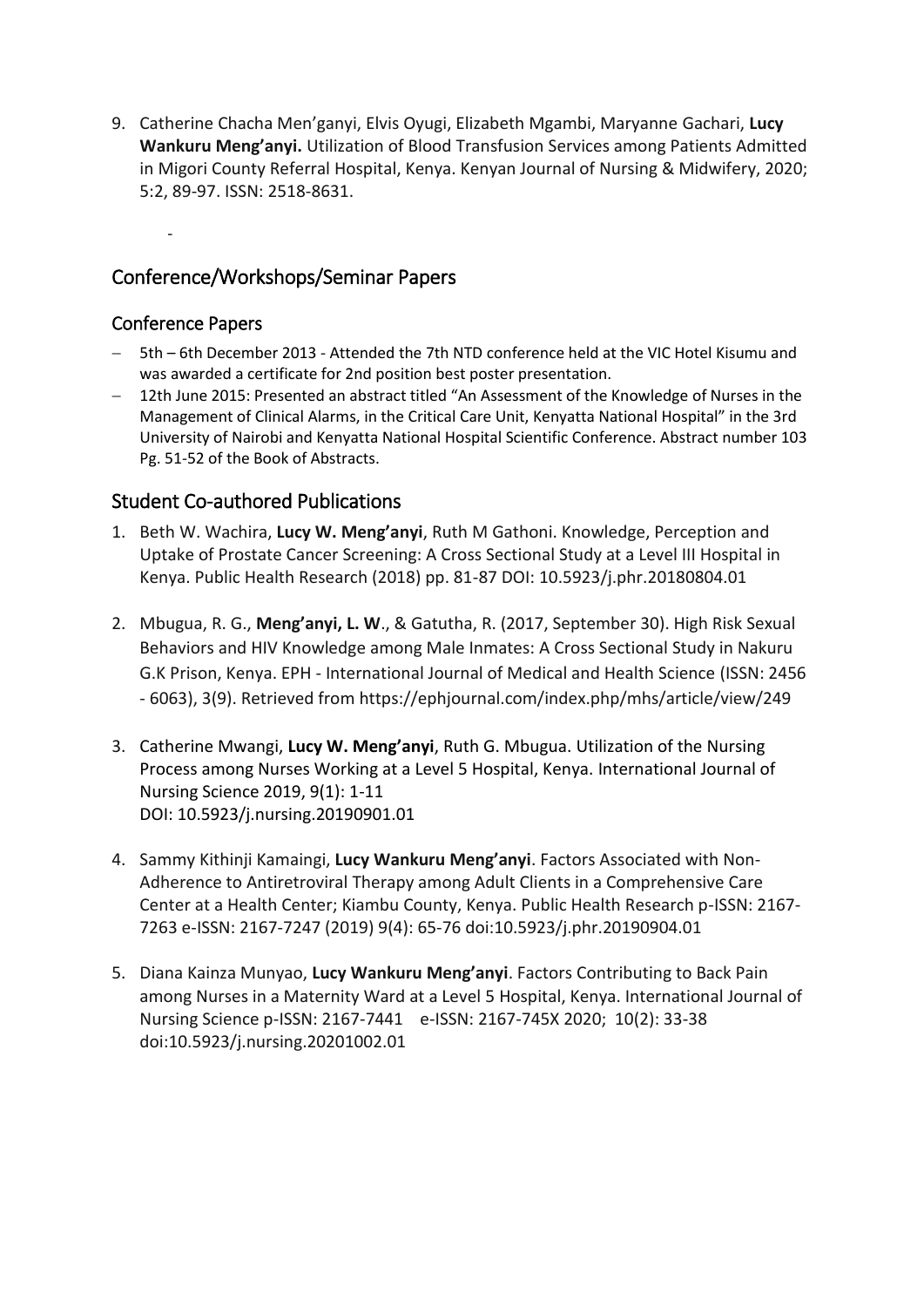### Other Publications

#### **MANUSCRIPT UNDER PEER REVIEW**

1. Mercy M. Mutia, **Lucy Wankuru Meng'anyi**. Factors Contributing to Nurses' Practice on Management of Surgical Sites in the Surgical Wards of a Level 5 Hospital, Kenya. 2020. SON-20- 0111. SAGE Open Nursing

#### Research

 Current PhD research titled "Impact of Nurse-Led Interventions in Reducing Activation of False Physiologic Monitor Alarms Among Adult Patients in the Main Critical Care Unit, Kenyatta National Hospital"

### Funded Projects

 An assessment of the management of clinical alarms in the nursing care of critically ill patients at the critical care unit, KNH

### Conferenced/Workshops/Seminars Attended

#### Conferences Attended

- 7th Neglected Tropical Diseases (NTDs) conference held at the VIC Hotel Kisumu
- 3rd University of Nairobi and Kenyatta National Hospital Scientific Conference
- 13th -14th June 2019 Attended and chaired a session in the 2nd "Building Capacity for Nursing and Midwifery in Africa" Conference held at St. Paul's University Main Campus- Limuru Kenya.

### Workshops Attended

- 4th -6th December 2013- Attended a workshop on Social Science Methods for NTDs 7th NTD conference
- 21st to 23rd August 2019- Attended a Mechanical Ventilation Workshop at the 27th Kenya Society of Anaesthesiologists and 7th Critical Care Society of Kenya Annual Scientific Conference held at RMK Conference Center, Lake Naivasha Resort.

#### Symposiums Attended

- Attended the Emergency Medicine Care 2017 Symposium
- Attended the Emergency Medicine Care 2018 symposium

### Supervision of Postgraduate Students

#### **Masters**

 Ten Masters of Science in nursing students: One is active and has collected data after approval from MKU/ERC, NACOSTI and KNH/UoN ERC and is in the final stages of writing the thesis report. The student's proposal is titled "Knowledge Level of Nurses on Electrocardiogram Interpretation and Management at Critical Care Units, Kenyatta National Hospital".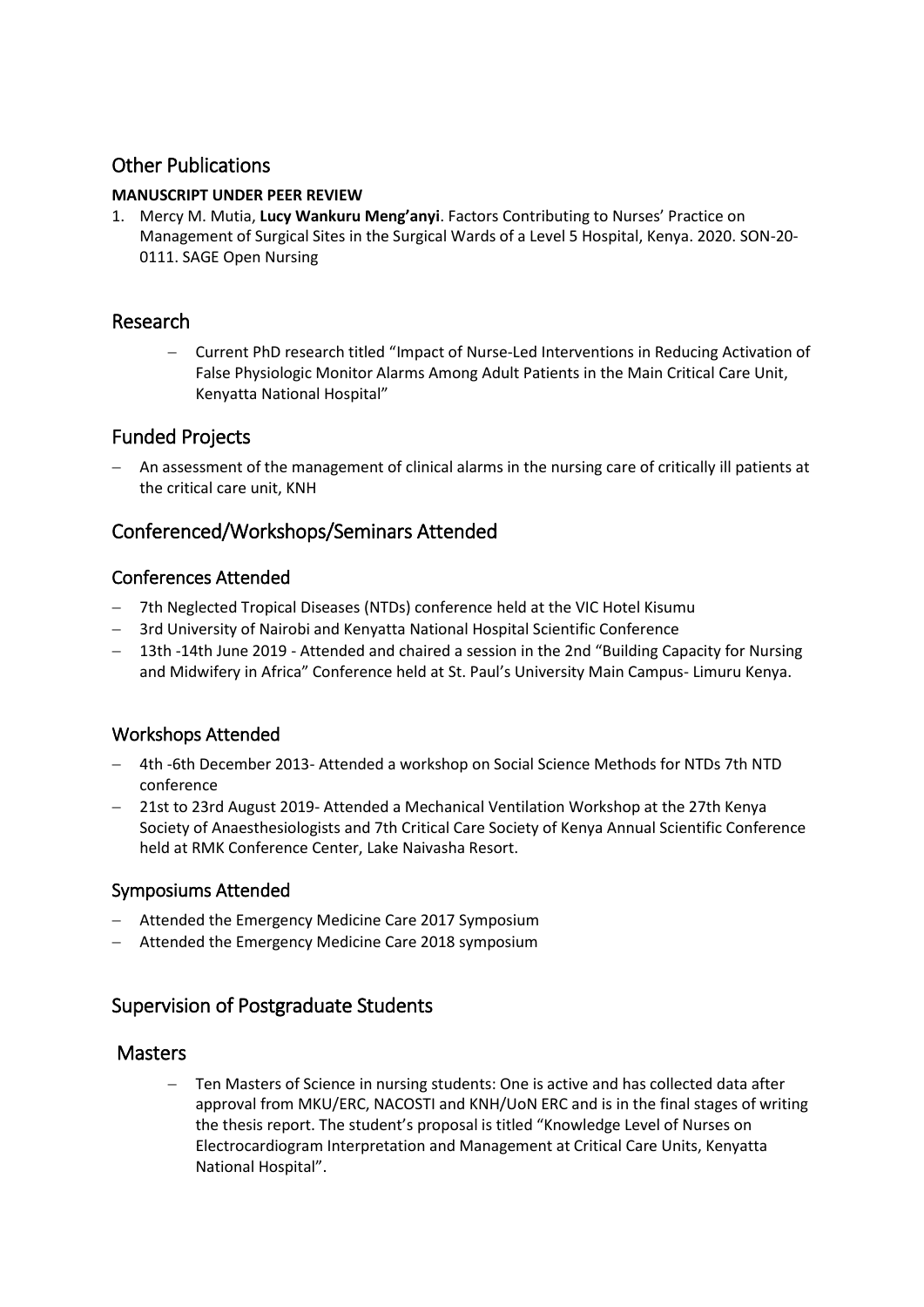#### Ph. D

None so far

## Professional/ Consultancy (Editor/ Peer review in journals, Networks/ Collaborations, External Examiner, Patents)

- 2016- Reviewed 10 manuscripts for Biomed Central of which 2 have been published

### Community Service and Other Engagements

- October 2016 and January 2017- Involved in the review of the Nursing procedure manual for the Nursing Council of Kenya
- 2016 to date: Involved in review of curriculums of Bachelor of Science in Nursing and Critical Care Nursing for the Nursing Council of Kenya
- 18th to 27th October 2018: Volunteered as an Operating Room Nurse for Operation Smile International at the Kamuzu Central Hospital, Lilongwe, Malawi.
- 8th April 2019- 12th April 2019: Involved in the development of a curriculum for Higher Diploma in Critical Care Nursing for Amref International University
- March 22nd -1st April 2019: Volunteered as an Operating Room Nurse for Operation Smile International at the Dr. Pinnamaneni Hospital, Vijwadala, India.
- 17th October 2019: Reviewed the Pediatric Critical Care Nursing Curriculum for Getrudes Children Hospital Nursing School as a content expert for the Nursing Council of Kenya
- 23rd January 2020: Reviewed the Diploma in Kenya Registered Nurse (KRN) Accident and Emergency Course curriculum for Cecily Mac Donnell School of Nursing as a content expert for the Nursing Council of Kenya.
- 21st February 2020: Reviewed the Higher Diploma in Kenya Registered Critical Care Nursing (KRCCN) curriculum for Coast General Hospital Teaching and Referral Hospital as a content expert for the Nursing Council of Kenya.
- 26th to 28th February 2020: Together with a team of 3 edited the Kenya Registered Nephrology Nursing (KRNN) Training materials for the Nursing Council of Kenya as content experts.
- 24th August 2020: Reviewed the Diploma in Kenya Registered Nursing (KRCHN) Basic curriculum for PCEA Kikuyu Hospital as a content expert for the Nursing Council of Kenya.
- 12th November 2020- Involved in deliberations on commencement of a Higher Diploma in Cardiology Nursing as a content expert for the Nursing Council of Kenya
- 11th February 2021- Reviewed the Higher Diploma in Kenya Registered Nephrology Nursing (KRNN) curriculum for Kenyatta National Hospital as a content expert for the Nursing Council of Kenya.
- 6th April to 30th April 2021- Volunteer Guest Facilitator for the Research and Proposal Writing in the Sciences' online course offered by AuthorAID team at INASP.

### Affiliation of Professional Bodies

- National Nurses Association of Kenya (NNAK)
- American Association of Critical Care Nursing (ACCN)
- Operation Smile Kenya
- East, Central and Southern African College of Nursing (ECSACON)
- Implementation Research Solutions Kenya (IRSK) A non-governmental organization